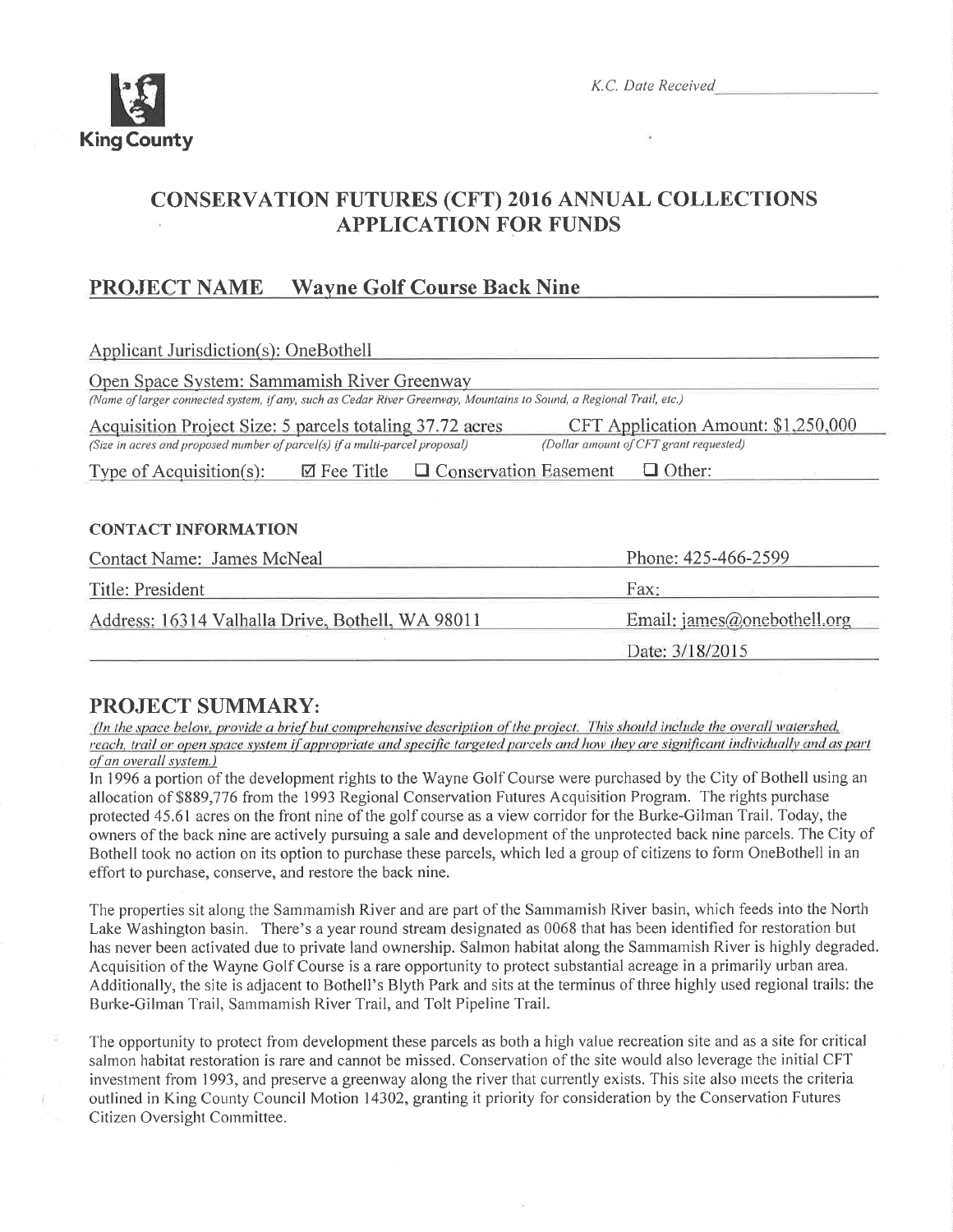### 1. OPEN SPACE RESOURCES

Please review the attached evaluation criteria. For the **proposed acquisition parcel(s)**, please mark those criteria that apply and thoroughly, yet succinctly, describe in the space below how the proposed acquisition satisfies each marked criteria. Please clearly describe how these criteria might be met at a landscape level, and how they apply to individual parcels. If restoration is part of the plan, please briefly describe the current condition and the hoped for restored condition that is the goal of the acquisition.<br> $\Box$  A. Wildlife habitat or rare plant reserve  $\Box$  E. Historic/cultural resources

- 
- $\boxtimes$  A. Wildlife habitat or rare plant reserve  $\boxtimes$  B. Salmon habitat and aquatic resources  $\boxtimes$  **B.** Salmon habitat and aquatic resources  $\boxtimes$  F. Urban passive-use natural area/greenbelt  $\boxtimes$  C. Scenic resources  $\boxtimes$  G. Park/open space or natural corridor addit
- 
- 
- 
- 
- $\boxtimes$  G. Park/open space or natural corridor addition
- $\boxtimes$  D. Community separator  $\boxtimes$  H. Passive recreation opportunity/unmet needs

A. The site serves as important habitat for many semi-common and rare species of native animals. Ongoing residential development directly to the south of the site has severely limited the remaining habitat in the area. Additional development will push resident species further into residential areas, and the downtown core. Animals seen recently include black-tailed deer, coyotes, nesting bald eagles, several species of ducks and geese, owls and hawks.

B. The site provides a rare opportunity to conserve high value salmon habitat in an urban area. The site is in an area identified in the WRIA 8 Plan as critical to restoring chinook to the North Lake Washington basin. The golf course sits along 4,500 linear feet of river frontage and would provide an opportunity to restore critical habitat used by ESA-listed steelhead and coho salmon, chinook, sockeye, as well as the rare Lake Sammamish kokanee, in the process of being listed as endangered, all in a river whose water temps can exceed levels fatal for salmonids. A diminishing salmon population adversely affects Puget Sound killer whales, an endangered species largely dependent on salmon. There's also a year round stream on the site, designated as 0068, that has been identified for restoration. As noted in a letter from WRIA 8 supporting acquisition of the property, salmon habitat along the Sammamish River is highly degraded and acquiring the course would provide a significant opportunity to implement restoration priorities identified in the WRIA 8 Plan on a large scale.

C. The site provides a sweeping view corridor of the Sammamish River for users of nearby parks, trails, and roadways. This view corridor is of high value, and provides the public an opportunity to see several species of native species in addition to a major river.

D. The site is part of a currently continuous greenbelt that follows the Sammamish river as it bi-sects Bothell. It serves as a connection between Blyth Park and the conservation easement currently existing on the front nine of Wayne Golf Course. Loss of these parcels would eliminate alarge segment of the greenbelt along the river, and breakup the habitat corridor adjacent to large-scale residential development south of the site.

E. Yellow Apple Ranch was built in 1922 and planted an apple orchard in 1938. The house is on the Bothell Historic Inventory. It is possible that it might qualify for the Local Landmark Register if we were to nominate it. Wayne was a well-known stop for riverboats. Farmers transported produce down the Sammamish River to Seattle. The earliest recorded boat was named the "Squak" in 1884. It is well known that steamboat trips stopped at Wayne for their meals.

F. The parcels are located within an incorporated city, and include undeveloped stretches of secondary forest on the hillside leading to the Sammamish River. The site is more than 37 acres in total and will greatly improve access to the Sammamish River for the public. Development would encroach on the natural area buffering the Tolt Pipeline Trail, and would degrade the already limited natural area used as a wildlife corridor by native species.

G. The site is adjacent to several park and open space resources. The parcels are adjacent to Blyth Park, the Tolt Pipeline Trail, and would expand access to the start/end points of the Sammamish River Trail and Burke-Gilman Trail. The site is also adjacent to the existing conservation easement that exists on the front nine of the golf course. This site would provide a critical link to connect all of these regional park resources, and preserve the greenbelt that runs along the Sammamish River.

H. The city of Bothell has a defined deficit of park space, and acquisition of this site is supported by policies outlined in both the City of Bothell Parks, Recreation & Open Space Action Program as well as in the City's Comprehensive Plan. Bothell's 2014 Parks, Recreation & Open Space Action Program identifies an overall shortage of 675.5 acres of core parkland to meet recommended national standards.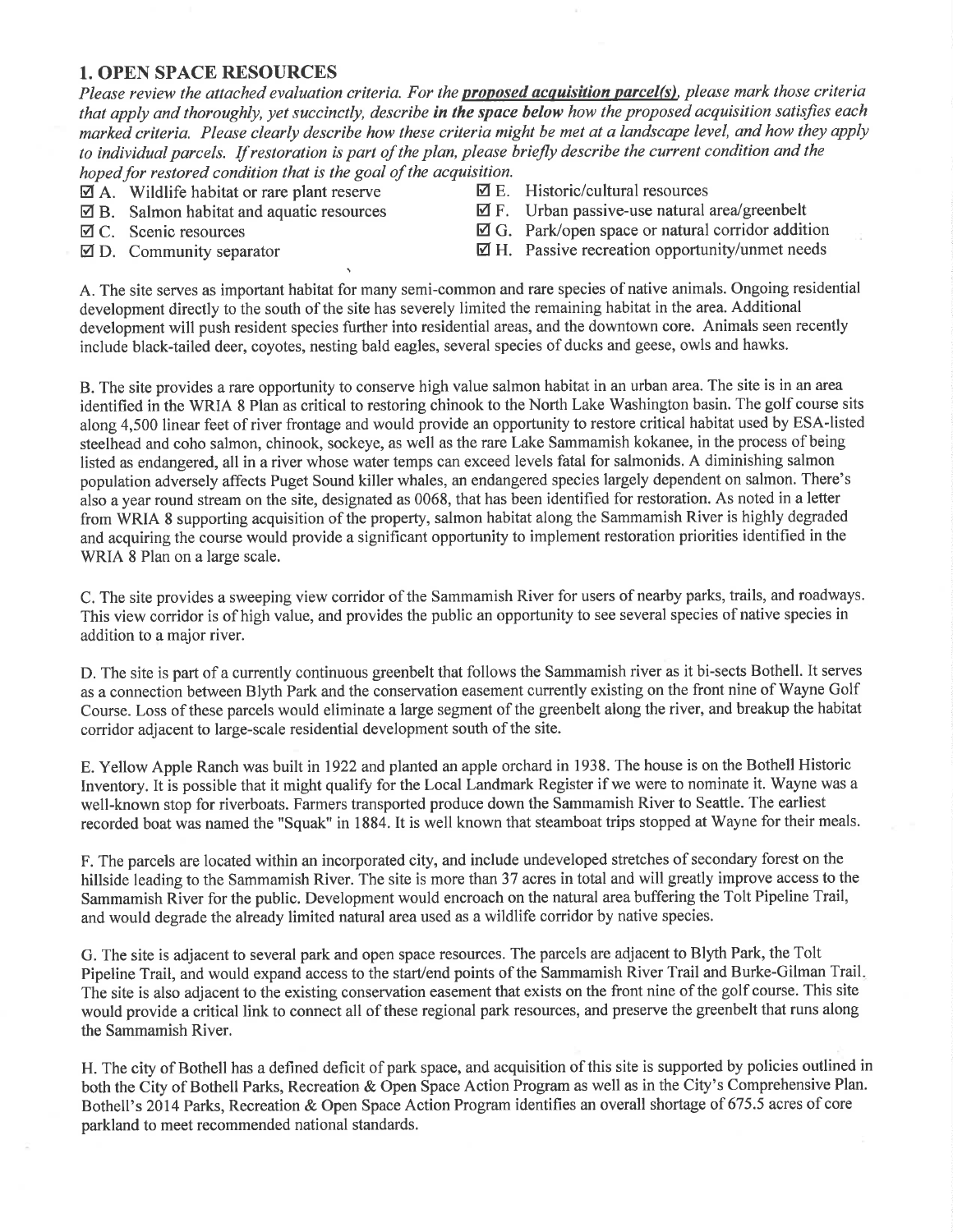### 2. ADDITIONAL FACTORS

For the **proposed acquisition parcel(s)**, please mark all criteria that apply and thoroughly, yet succinctly, describe in the space below how the proposed acquisition satisfies each marked criteria.

- $\Box$  A<sub> $\Box$ </sub> Educational/interpretive opportunity
- B. Threat of loss of open space resources
- $\Box$  C. Ownership complexity/willing seller(s)/ownership interest proposed
- $\boxtimes$  D. Partnerships Describe any public or private partnerships that will enhance this project
- $\boxtimes$  E. Is the property identified in an adopted park, open space, comprehensive, or community plan?
- $\Box$  F. Transferable Development Credits (TDC) participation

A. If the site is acquired numerous opportunities will be available to develop and incorporate interpretive and educational activities. The back nine is home to several native species, and is a major migratory passage for returning salmon. The restoration work on the site will provide excellent opportunities to educate the public about how our actions affect the species in this region, and engage us in improving the quality of life for the people, plants, and animals, who live here. The Yellow Apple Ranch site, which has on it several surviving fruit trees, could be considered for an interpretive center for education on early farming, the history of the area and land restoration. These factors present an enorrnous education opportunity.

B. The site is imminently threatened by residential development. The back nine parcels are currently zoned residential, and could be developed with single-family homes at any time. The original owners are actively engaged in development negotiations, and without a competitive offer to dissuade development, the site will likely become a housing development. This will result in a loss of public access via the existing golf course, will result in the loss of the view corridor of the river and eliminate the opportunity for any restoration work or expansion of the regional parks in the area.

D. Acquisition is supported by the state legislative delegation from the  $1<sup>st</sup>$  district, King County Councilmember Rod Dembowski, WRIA 8, and many other community groups and environmental non-profits. Saving this site will require a collaborative effort, and much of the groundwork has been laid.

This site also meets the criteria outlined in King County Council Motion 14302, giving the site priority consideration by the Conservation Futures Oversight Committee.

E. The City of Bothell Parks, Recreation & Open Space Action Program and Bothell Comprehensive Plan both reference acquisition of the Wayne Golf Course Back Nine. The plans also specifically mention the importance of preserving open space throughout the city and acquiring natural areas and wildlife habitat.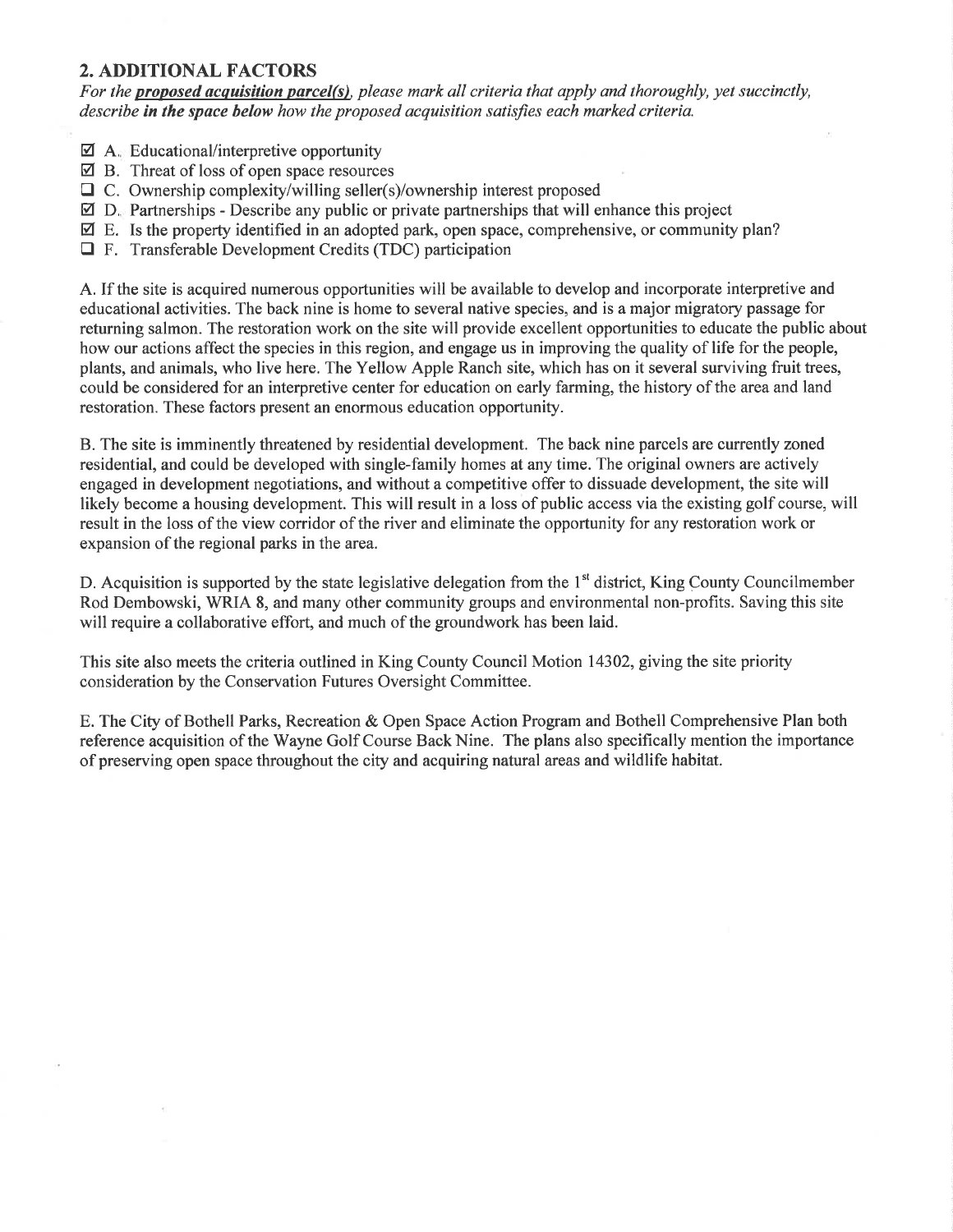### 3. STEWARDSHIP AND MAINTENANCE

How will the property be stewarded and maintained? Does the property lend itself to volunteer stewardship opportunities? How will ongoing stewardship and maintenance efforts be funded?

The City of Bothell and its soon to be formed Parks & Recreation Department are the desired entity to maintain the site in the long term. Ideally, this site will become part of an expanded Blyth Park, trailhead for the Tolt Pipeline Trail, and a habitat area for native wildlife and salmon. The site is not envisioned to continue operation as a golf course.

Habitat restoration work lends itself well to long-term volunteer steward ship opportunities, and continuing educational opportunities. These activities are envisioned to be funded primarily through grants and salmon restoration dollars.

Other opportunities also exist to use parts of the site as a regional development mitigation bank. Should such a program take place, it would provide capital resources to preserve and restore the site.

### 4. PROJECT BUDGET

| 1) TOTAL CFT APPLICATION AMOUNT <sup>a</sup> | CFT: \$1,250,000 |
|----------------------------------------------|------------------|
| 2) TOTAL PEL APPLICATION AMOUNT <sup>b</sup> | PEL:             |

 $^a$ Allowable CFT acquisition costs (Ordinance 14714): The disbursement of funds shall be made only for capital project expenditures that include costs of acquiring real property, including interests in real property, and the following costs: the cost of related relocation of eligible occupants, cost of appraisal, cost of appraisal review, costs of title insurance, closing costs, pro rata real estate taxes, recording fees, compensating tax, hazardous waste substances reports, directly related staff costs and related legal and administrative costs, but shall not include the cost of preparing applications for conservation futures funds.<br><sup>b</sup>King County projects only, if applicable.

#### Estimation of property value:

Briefly note how land values have been estimated (i.e., appraisal, property tax assessment, asking price, letter of value or other means).

No appraisal of the property is currently available. Assessed value of the site in its current state is about \$1.07 million. It is estimated that the property is worth in more than twice that amount as a development site.

| <b>PROJECT COSTS</b>                                   | <b>ESTIMATED DOLLAR AMOUNT OR RANGE</b> |
|--------------------------------------------------------|-----------------------------------------|
| Total property interest value                          | At least \$2,500,000                    |
| Title and appraisal work                               | <b>Unknown</b>                          |
| Closing, fees, taxes                                   | <b>Unknown</b>                          |
| Relocation                                             | <b>Unknown</b>                          |
| Hazardous waste reports                                | <b>Unknown</b>                          |
| Directly related staff, administration and legal costs | <b>Unknown</b>                          |
| <b>Total Project Costs (CFT and other funds)</b>       | At least \$2,500,000                    |

| <b>MATCHING FUNDS: Existing Sources</b><br>(CFT can only provide a maximum of 50% of anticipated $\parallel$<br>project costs) | <b>DATE</b><br>(Expended or Committed) | <b>DOLLAR AMOUNT</b><br>(Expended or Committed) |
|--------------------------------------------------------------------------------------------------------------------------------|----------------------------------------|-------------------------------------------------|
| None at this time.                                                                                                             |                                        |                                                 |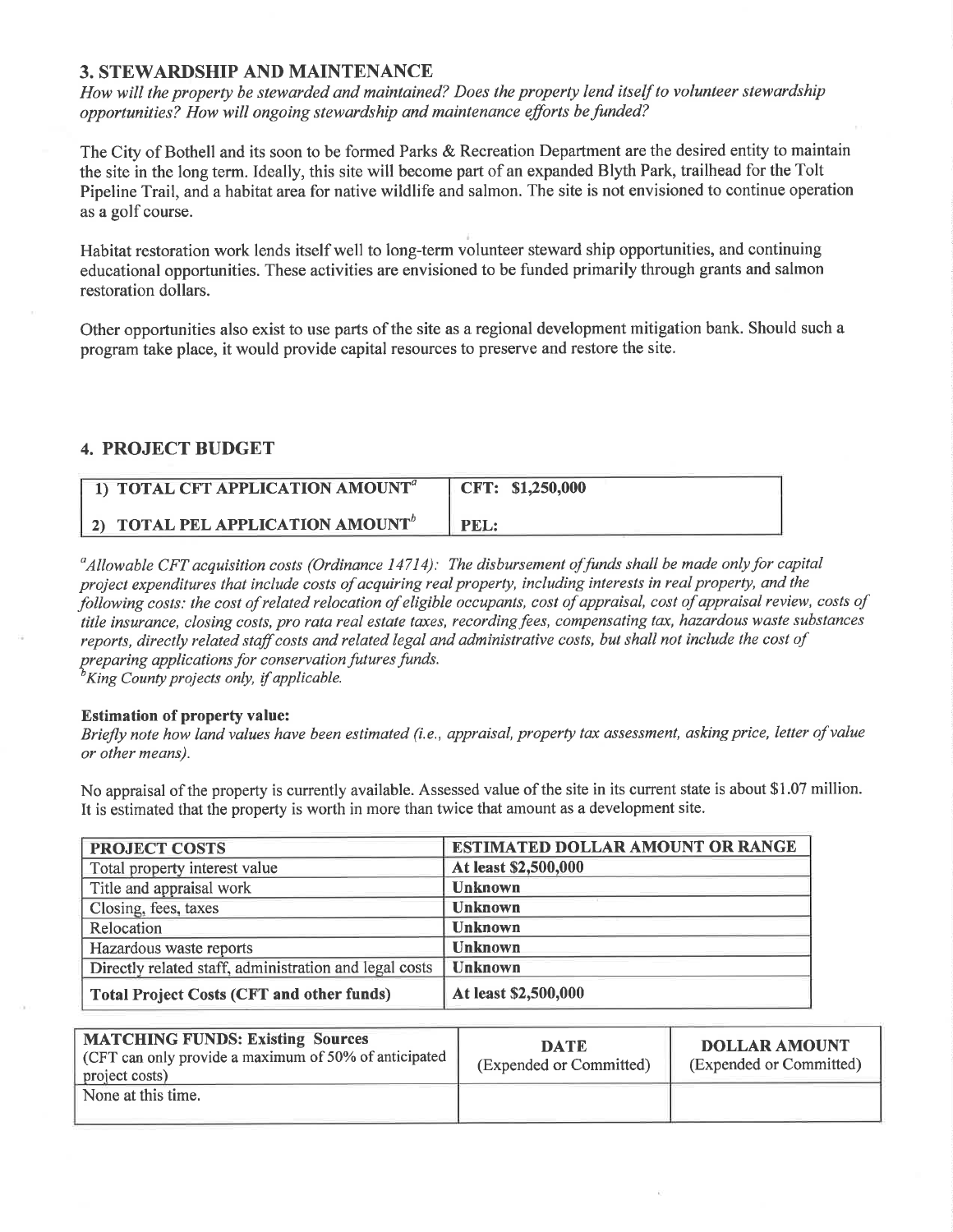| <b>Total CFT Funds Previously Received</b><br><b>This Project</b>             | \$0.00      |
|-------------------------------------------------------------------------------|-------------|
| <b>Total Matching Funds and Past CFT Funds</b><br><b>Currently Identified</b> | \$0.00      |
| <b>Unidentified Remaining Match Need</b>                                      | \$1,250,000 |

### Unidentified remaining match need: What funds are anticipated and what is the time frame?

Please briefly discuss how the unidentified remaining match need above will be met.

OneBothell is in ongoing, productive, discussions with the State Legislature, King County, the City of Bothell, WRIA 8, Forterra, and potential private funders. Each of the sources may in the near future have resources to commit to the project, or may be able to identify resources that OneBothell may be able to access to put toward the purchase of the Wayne Golf Course. Additional resources may be available from a potential regional mitigation bank program.

### 5. IN\_KIND CONTRIBUTIONS FROM PARTNERSHIPS

| <b>Brief Activity Description</b> | <b>Dollar Value of</b><br>In-kind<br><b>Contribution</b> | <b>Status</b><br>(Completed or Proposed) | <b>Activity Date Range</b><br>(Completion Date or Proposed<br>Completion Date) |
|-----------------------------------|----------------------------------------------------------|------------------------------------------|--------------------------------------------------------------------------------|
|                                   |                                                          |                                          |                                                                                |
|                                   |                                                          |                                          |                                                                                |
|                                   |                                                          |                                          |                                                                                |
| <b>TOTAL</b>                      |                                                          |                                          |                                                                                |

### 6. ATTACHED MAPS (*Two maps are now required: 1) site map and 2) general location map; you* may also include one additional map, aerial photo or site photo)

 $8\frac{1}{2}$  x 11" maps are preferred, but 11 x 17" is acceptable if folded and hole-punched for insertion into a three-ring binder.

#### Site Map that shows the following:

- Each parcel proposed for acquisition in yellow or distinct shading and an indication of any parcel proposed for less than fee simple acquisition, such as a conservation easement;
- Location of any proposed development to the site such as parking, trails or other facilities;
- Location of any proposed site restoration;
- Existing adjacent public (local, state or federal) parks or open spaces labeled and shown in dark green or distinct shading.

#### Location Map that shows the following:

- Other permanently protected open spaces (private, non-profit, institutional, etc.) shown in light green or distinct shading;
- . Major water courses such as creeks, rivers, lakes or wetlands;
- . Major roads, arterial roads or regional trails.
- . Mqp scale: This map should show øpproximately a ten-mile radius around the proposed acquisition(s).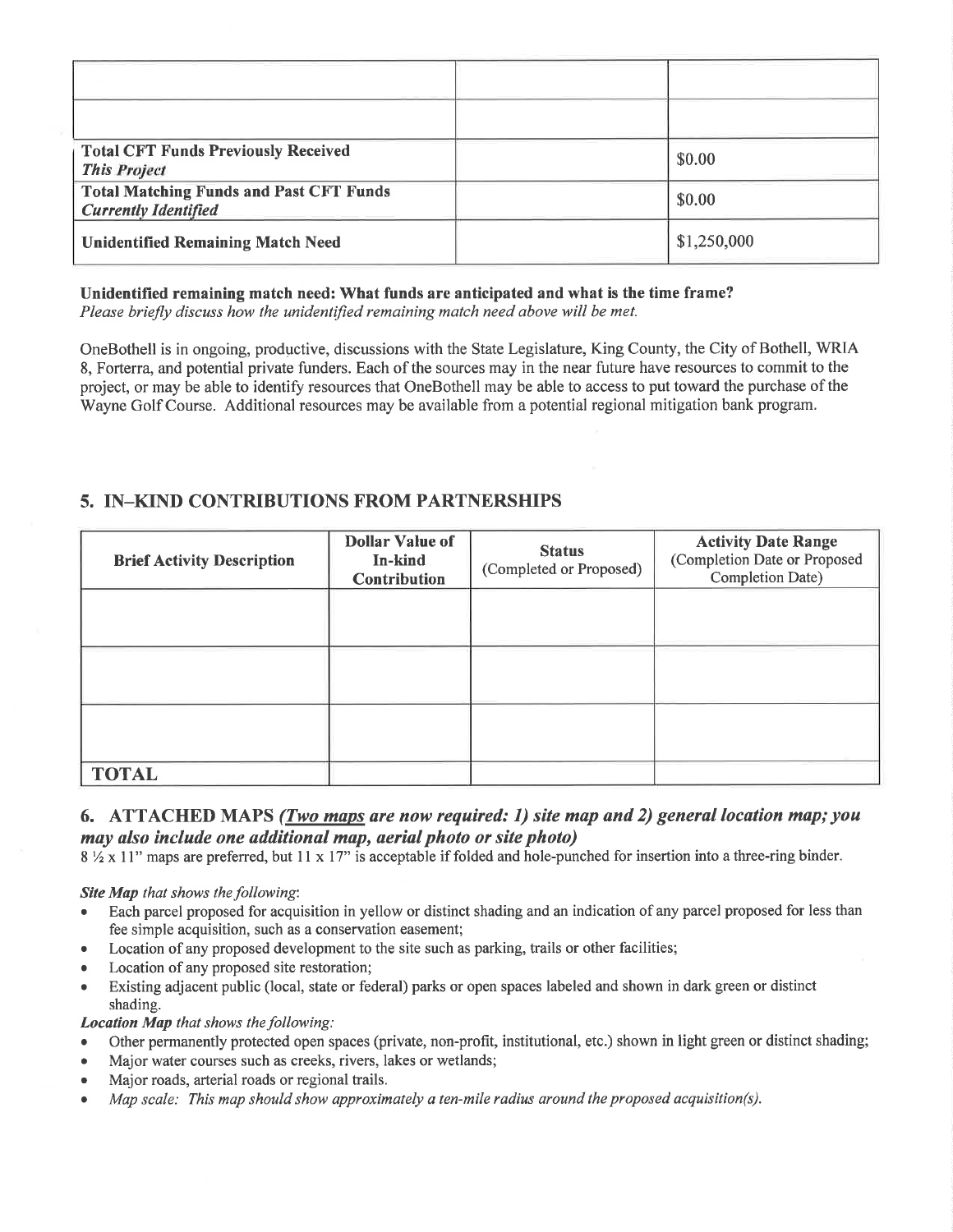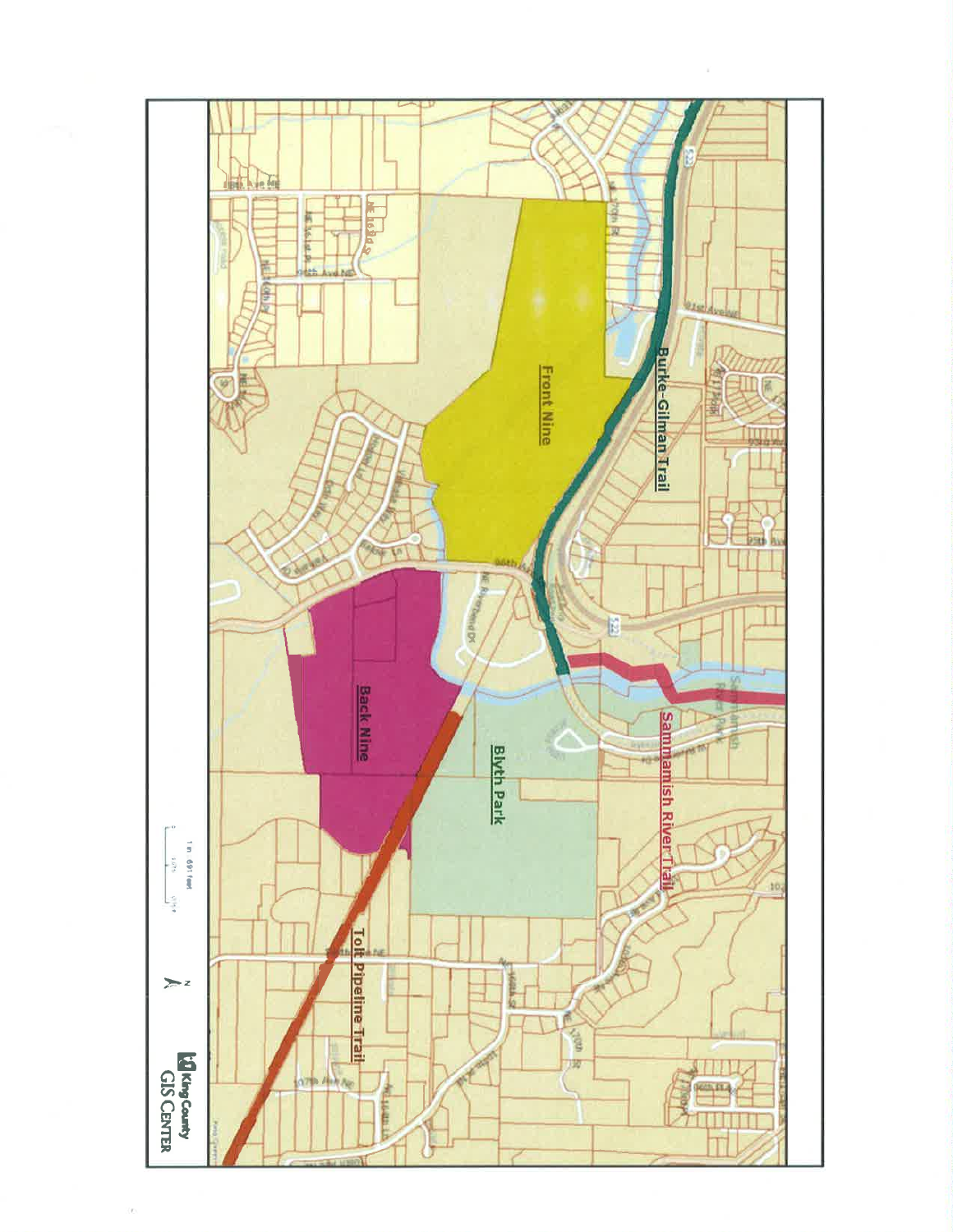

 $\sim$